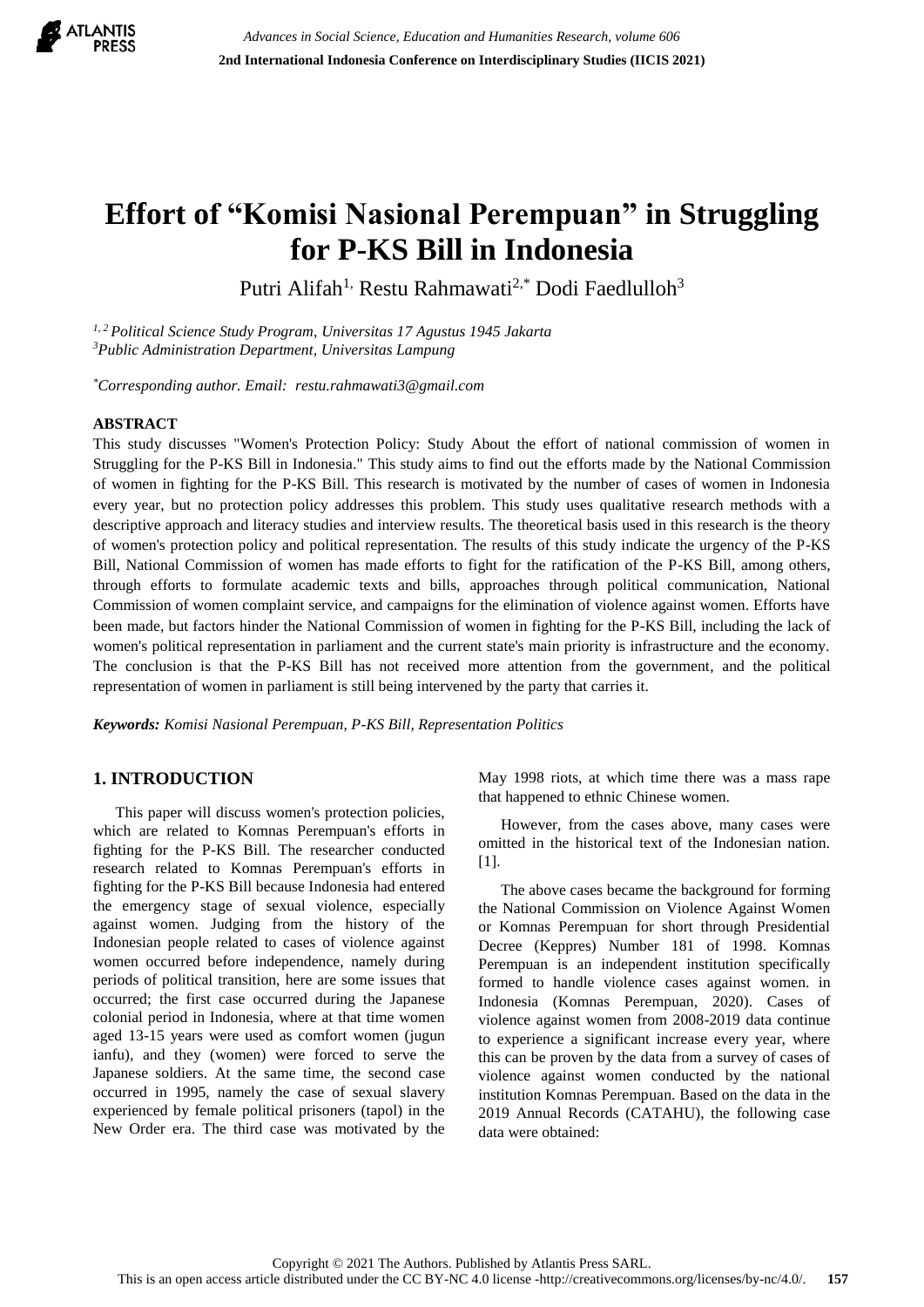

**Figure 1.** Number of Violence Against Women in 2008- 2019

Graph 1.1 above shows an increase in cases of violence against women eight times that occurred in 12 years. The growth identifies a lack of a legal umbrella that maintains security and upholds the rights of justice for women from acts of violence and the lack of attention from the community regarding reporting of acts of violence that occur around them. In fact, often, these acts of violence are carried out by people closest to the victim, whether family, neighbors, and friends, all of whom can become perpetrators of acts of violence. The following are forms of violence against women in a more personal sphere as follows:



**Figure 2.** Form of Violence Against Women in domestic Violence 2019

From graph 1.2 above, it can be seen how big the level of violence experienced by women, where the perpetrators of the acts of violence are the closest people to the victims themselves, especially violence against wives which is the most widely reported, which is 61% or as many as 2,307 cases. This is in accordance with the 3 forms of violence conveyed by Dermawan which usually occurs in the household, namely attitude violence (demeaning), language violence (cursing or uploading) and the last physical violence (hitting or kicking). [2]

When looking at the cases of sexual violence that occurred above, sexual violence is not only classified into cases of rape or sexual harassment but is classified again into several other forms of sexual violence which are also included with numbers or numbers that explain the high number of cases.The following are forms of sexual violence against women in the realm of domestic violence as follows:



**Figure 1.** Forms of Sexual Violence in Domestic Violence CATAHU 2020

From graph 1.3, it is clear that currently Indonesia has been categorized as a sexual violence emergency due to the weakness of laws that take action and provide a deterrent effect to perpetrators of sexual violence and the handling and protection of victims of sexual violence is very, very lacking. This is the basis for Komnas Perempuan as the anti-violence against women commission to be active in voicing protection and law enforcement to protect victims of sexual violence from getting the rights they should get from the state.

The sexual violence data above became the basis for the birth of an idea for the 2014 Draft Law on the Elimination of Sexual Violence (RUU P-KS) which Komnas Perempuan initiated in 2014, the P-KS Bill is a policy that is considered as prevention, reduction, and protection from sexual violence, because it has policy substance in various aspects, namely aspects of recovery, criminal aspects and efforts to eliminate sexual violence. The elaboration points above are one of the legal frameworks of the Draft Law on the Elimination of Sexual Violence; this is what underlies the formation of the P-KS Bill, namely due to the lack of policies or regulations that regulate sexual violence in its entirety and in detail. Therefore, the P-KS Bill becomes a strong legal umbrella for victims of violence because there are still shortcomings in the criminal law rules regarding sexual violence in the Criminal Code. [3]

The existence of affirmative action in Indonesia which began to be implemented at the time of the 2004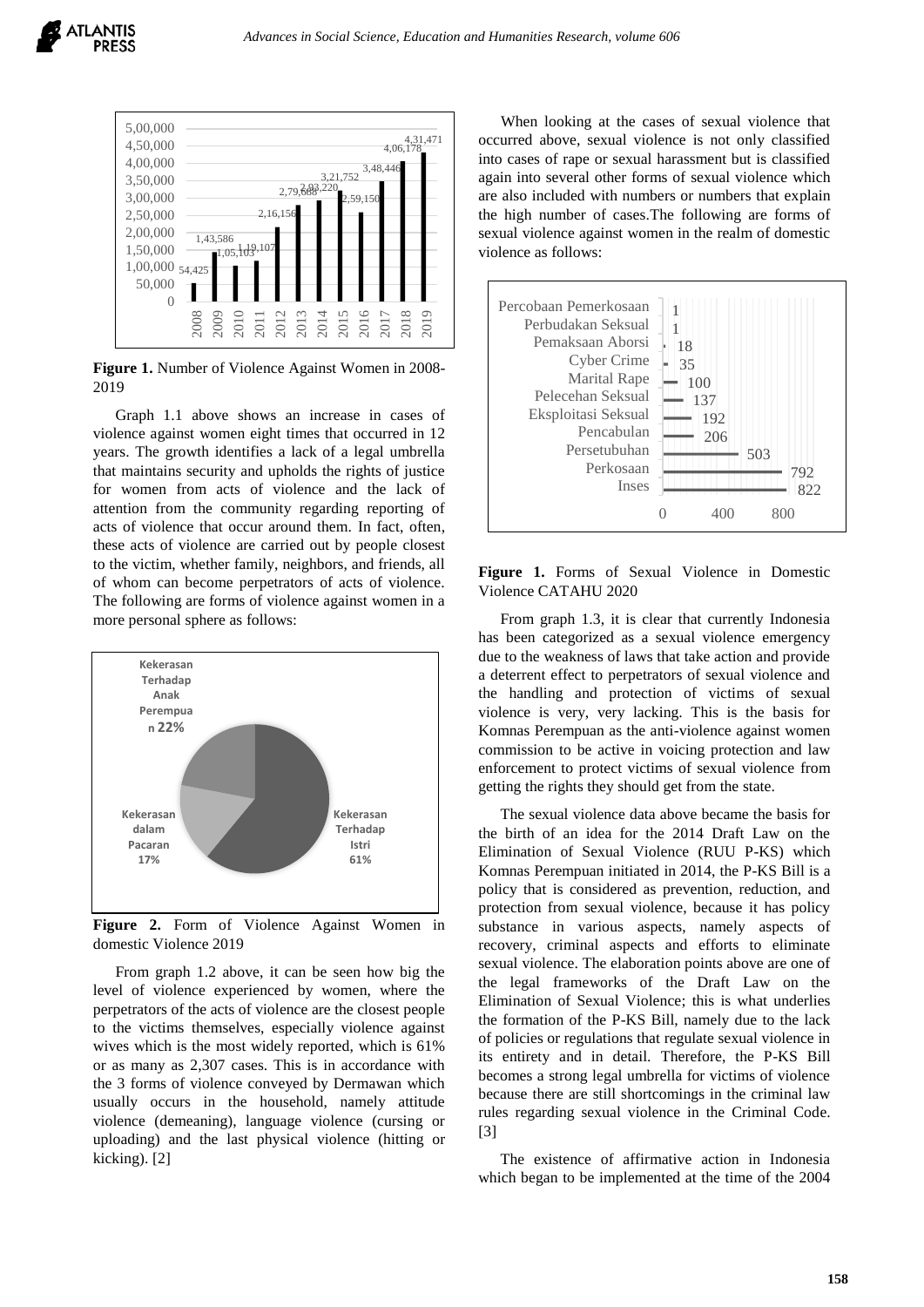election and aimed at efforts and strategies to increase the number of women's political representation in parliament, this is because women in Indonesia have long been absent and involved in the political world so that men have more experience in politics than women. Efforts have been made to encourage women's representation in politics, namely by implementing affirmative action for nominating women in elections of at least 30% in Indonesia, where there is a sanction if the women's quota does not meet 30%, the sanction is in the form of not being able to take part in the election. [5, p. 79]. However, women's interests are still considered lacking so that this condition can be seen in the abolition of the P-KS Bill in the 2020 Priority Prolegnas and re-inclusion in the 2021 Priority Prolegnas list. (Kompas.com). The urgency can be seen from the data that the author has explained above, namely, with an increase in the number of sexual violence every year; this happens because men do not see the interests of women, so that the process of discussing the P-KS Bill is not something that must be prioritized. Whereas in the Komnas Perempuan website, it is explained that the presence of the P-KS Bill is very necessary, because there are things that are not regulated in the Act and other statutory regulations.

This research refers to previous research as the basis for formulating research problems. The previous research used as a reference is as follows: First, research conducted by Nur Izzati Ramadhani [7] with the title "Failure to ratify the Draft Law on the Elimination of Sexual Violence (RUU PKS)" in 2020, in the process of analysis this study focuses on analyzing the failure of the DPR to ratify the Draft Law on the Elimination of Sexual Violence (RUU PKS) by using qualitative methods in the form of in-depth interviews and literature review. The purpose of this research has a research focus on the failure of the ratification of the P-KS Bill. Due to the inherent patriarchal culture, the lack of commitment and understanding of the political representation of legislators in defending women's rights, as well as the persistence of institutional sexism in the Indonesian legislature, are the findings of research related to the causes of the failure to ratify the PKS Bill in 2019.

*Second,* research conducted by Dian dini Firdausi Hidayat [8] with the title "The Existence of Women's Rights in the Draft Law on the Elimination of Sexual Violence" in 2020, in the analysis process this research uses a qualitative method, by describing the narrative obtained from interviews and documentation. With purposive sampling technique and data processing using triangulation reduction method. This study aims to discuss sexual violence, which has always been a major issue, where the number of victims continues to increase every year. Women's rights are also often omitted, and the presence of the P-KS Bill is considered a form of equal rights by dividing into 9 types of sexual violence that can be criminalized.

*Third, research conducted by* Muhammad Arif Billah [9] with the title "Optimizing the Role of Komnas Perempuan in Preventing Violence Against Women in Indonesia (Analytical Study at the National Commission on Violence Against Women)" in 2020, in the process of analysis this research uses qualitative research with an empirical approach method to determine the implementation of legal norms that have been implemented. The purpose of this study is to discuss the formation of the National Commission on Violence against Women and its performance and the role of Komnas Perempuan in preventing acts of violence against women. The results of this study focus more on the role and performance of Komnas Perempuan in preventing acts of violence against women, where Komnas Perempuan faces many obstacles in carrying out its duties and performance.

*Fourth,* research conducted by Nikodemus Niko, *et. al.*[10] with the title "Class Struggle for the Ratification of the Bill on the Elimination of Sexual Violence" in 2020, this research uses descriptive qualitative research methods in the process of analysis. The purpose of this study is to discuss the impact of the demands for the ratification of the P-KS Bill, which triggers a class or the camp between the pros of the P-KS Bill and the contra of the P-KS Bill. The result of this research is that there is a class struggle in the process of ratifying the P-KS Bill, the class in Marx's view is the social class, namely the working class or the lower class (proletariat) and also the owners of capital or the upper class (bourgeoisie).

*Fifth, research conducted by Novi Nur Lailisna* [11] with the title "Polemic of the Draft Law on the Elimination of Sexual Violence (RUU PKS): Critical and Prospective Study" in 2020, in the process of analyzing this research, uses a qualitative research method based on literature review (Library Research). The purpose of this research is on the polemics or problems that occur in the P-KS Bill, which are reviewed with critical and prospective reasoning as long as this Bill has not been ratified. The results of this study examine critical studies in delaying the ratification of the P-KS Bill and the perspective that can be drawn from the process.

*Sixth,* research conducted by Reno Efendi, *et. al.*[12] with the title "The Urgency of Accelerating the Ratification of the Draft Law on the Elimination of Violence "Sexual" in 2021, in the process of analyzing this research uses normative research methods. The purpose of this research is related to the things that underlie the importance of accelerating the ratification of the P-KS Bill, because of the dominance and discrimination against women by men. The result of this research is that there is urgency, so that it is necessary to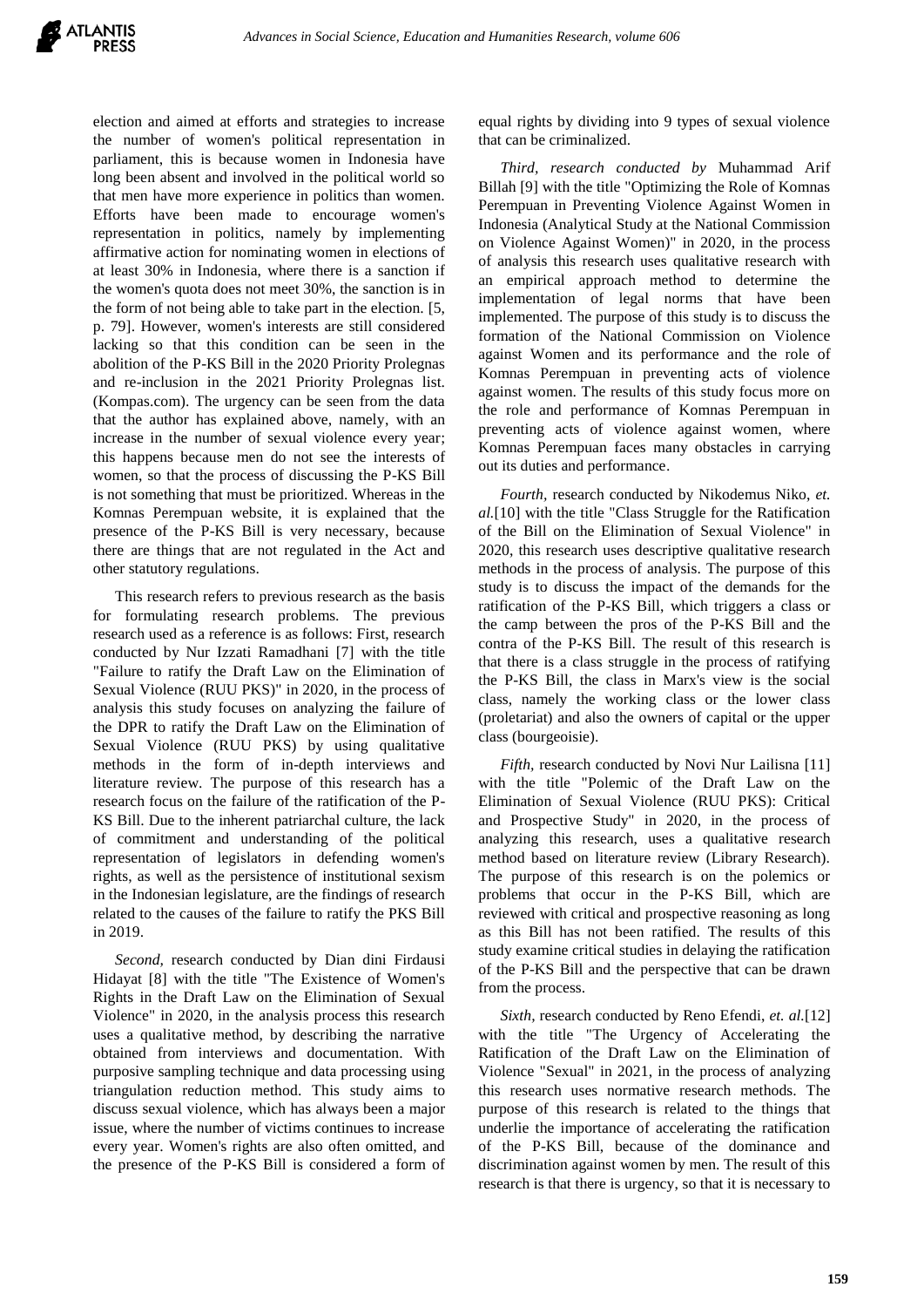accelerate the process of ratifying the P-KS Bill, because of the imbalance of power that makes protection for women weak.

Referring to the previous research that has been described above, the basic difference between this research and other research that will try to be researched is that this research tries to examine how Komnas Perempuan's efforts in fighting for the P-KS Bill, which are still being discussed for ratification, have an impact on on the increase in cases of sexual violence in 2020. Based on the analysis of the data above, this paper discusses the Policy for Women's Protection.

# **2. METHOD**

In this study, researchers used the Creswell qualitative research method [13, p. 7] said that the qualitative research method is a descriptive approach and literacy study. This research will be carried out through interviews with research informants who have been determined, due to the Covid-19 pandemic in Indonesia and PPKM regulations; therefore the study cannot conduct interviews directly or face to face, instead this interview is conducted using video calls. There are two data sources used, namely primary data sources and secondary data sources. Primary data sources used in interviews and secondary data collection can be done in two ways: manually (library studies, books, newspapers, magazines, etc.) and online (websites, online news, etc.). The informants of this research consisted of the Commissioner of the National Commission for Women, P2TP2A experts, and the Jakarta Women's Organization without Stigma.

# **3. RESULT AND ANALYSIS**

# *3.1. Komnas Perempuan's Efforts in Fighting for the P-KS RUU Bill*

Komnas Perempuan as the initiator of the birth of the P-KS Bill, which was presented in order to fill the void in the applicable laws, therefore Komnas Perempuan has the task of fighting for the P-KS Bill and trying to get this Bill on the Elimination of Sexual Violence to be immediately ratified. Then what forms of efforts have been made by Komnas Perempuan in fighting for the P-KS Bill? According to Aminah, as Commissioner of the 2020-2024, Komnas Perempuan said that: "When asked what Komnas Perempuan has made role or efforts for the P-KS Bill, there are 3 indicators, first is substance, then lobbying and finally campaign. If the form of the campaign is as can be seen on Instagram, Youtube, or Komnas Perempuan's Facebook, yes. And I happened to be on the substance team, namely the drafting team such as the formulation of articles and the formulation of this substance very close to data research, or decision research, and then researching national legal instruments and international law, then testing from the experiences of victims and what their practices were like. We are also drafting the NA and the Bill on the Elimination of Sexual Violence proposed by Komnas Perempuan, not the one from the DPR." (Personal interview with Aminah on August 15, 2021, 19.00 WIB).

From the results of the interview with Aminah above, there are several efforts made by Komnas Perempuan not only in one way but by using three indicators at once as a form of action, the following researchers try to describe the indicators following what was said by Aminah as the research resource person above, where an indicator is a form of the efforts that Komnas Perempuan has made, following the 3 (three) indicators that have been mentioned, namely: Efforts to Formulate Academic Papers and Bills.

In the process of formulating the Academic Manuscript and Draft Law, a special team within the Komnas Perempuan body was carried out, the special team was the Komnas Perempuan 2020-2024 Plenary Commission (Komisioner). The commissioner has the duty and authority to compile, formulate, conduct research, and test his research. One of the substances carried out by the Commissioner is to make Academic Papers and Draft Laws initiated by Komnas Perempuan, including the following: Law on the Elimination of Domestic Violence (UU PKDRT), Draft Law on Protection of Domestic Workers (RUU PPRT), the Draft Law on Gender Equality and Justice (RUU KKG), and the Draft Law on the Elimination of Sexual Violence (RUU P-KS). Approach Efforts through Political Communication.

In the effort to approach through political communication carried out by Komnas Perempuan is to establish political relations and come through lobbying to parties who can support Komnas Perempuan's efforts. The following are the forms of activities and communications carried out by Komnas Perempuan, namely:

- 1) Policy harmonization in the preparation of the 2010- 2014 RPJMN
- 2) P-KS Bill Campaign in 2015-2019
- 3) Hearing between Komnas Perempuan and the Indonesian Broadcasting Commission
- 4) Public Hearing Meeting with Baleg DPR Republic of Indonesia Communication with the Network of Religious Organizations in Indonesia regarding the P-P-KS Bill campaign for the Elimination of Violence Against Women. The campaign carried out by Komnas Perempuan has quite several activities to campaign for the elimination of violence against women to the community, where Komnas Perempuan is not only active in using social media accounts such as Instagram, Twitter, Facebook and Komnas Perempuan's personal Youtube to voice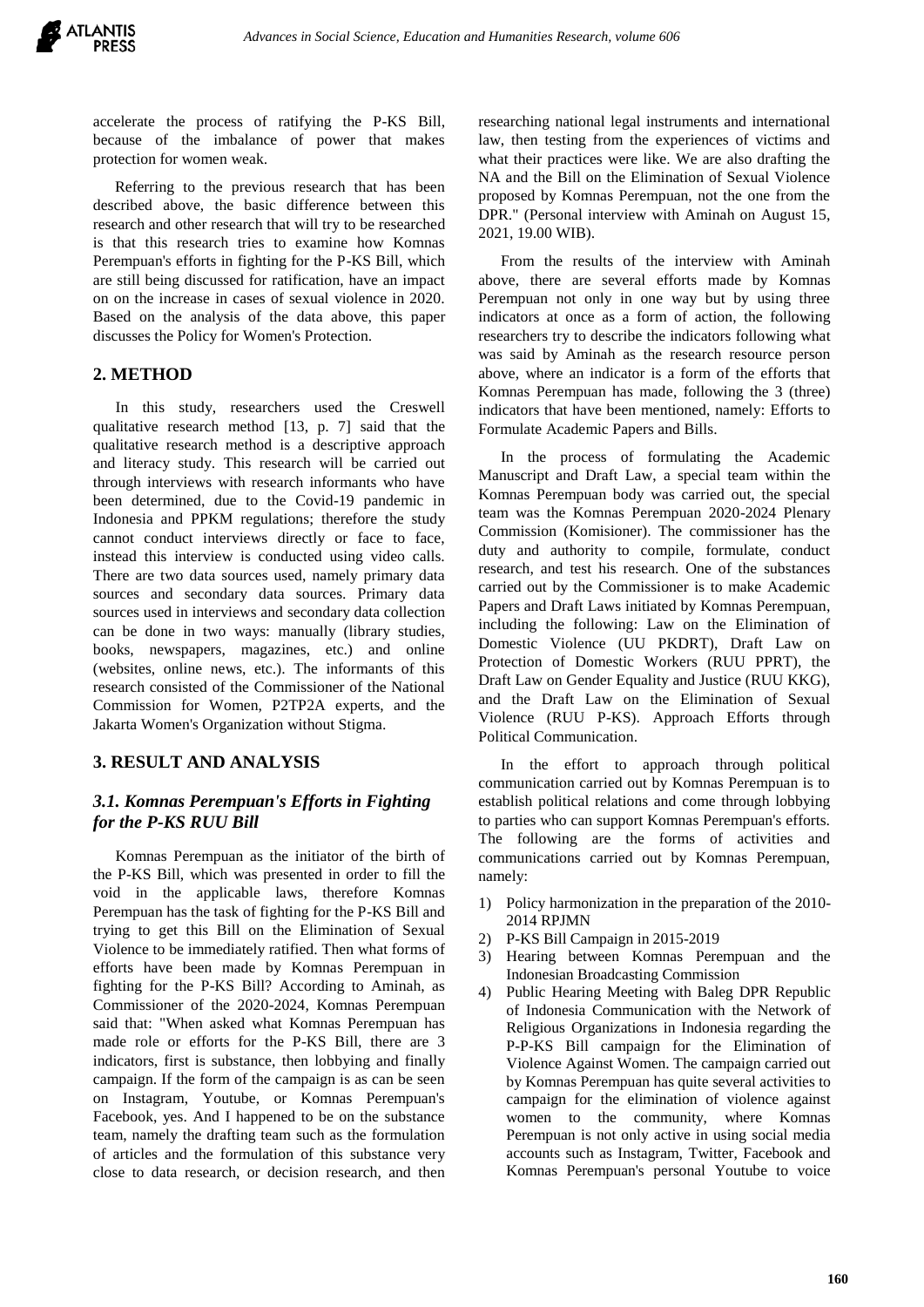

issues. about women, but Komnas Perempuan also has an annual campaign agenda, as follows:

#### **1) Social Media**

Social media applications that are used actively and routinely are Instagram, Twitter and Komnas Perempuan's personal Youtube channel; the news and issues used are still about violence against women, Komnas Perempuan's posts are also not far from the activities being carried out by Komnas Perempuan.

#### **2) Annual Campaign**

An annual campaign is a form of the campaign carried out annually by Komnas Perempuan in voicing major events or tragedies that have occurred to women in Indonesia or internationally:

- 16 Days Against Violence Against Women
- Women's Pundi
- Let's Speak the Truth
- Bhinneka is Indonesia

#### *3.2. Komnas Perempuan Complaint Service*

As an effort to prevent acts of violence against women, Komnas Perempuan has therefore created a complaint service that will be directly connected to Komnas Perempuan and is a form of fulfilling victims' rights to justice and recovery, namely by contacting Sapa 129, which includes complaint services, case management services, mediation services, outreach services, temporary shelter access services, and victim assistance services. Dapat dilihat dari penjelasan diatas bahwa upaya-upaya yang dilakukan oleh Komnas Perempuan dalam memperjuangkan RUU P-KS sudah menggunakan semua akses-akses yang dapat dilalui oleh Komnas Perempuan, namun kita juga harus melihat sebuah penghalang mengapa RUU P-KS belum juga disahkan.

## *3.2.1. Supporting and Inhibiting Factors in Komnas Perempuan's Efforts in Fighting for the P-KS Bill*

The following are the supporting factors for Komnas Perempuan in fighting for the P-KS Bill and eliminating violence against women as a form of commitment to the protection of women's rights, namely:

#### **Legislation regarding Sexual Violence**

 The following are some of the laws and regulations governing sexual violence:

- Undang-Undang Nomor 23 Tahun 2004 About the Elimination of Domestic Violence. Undang-Undang Nomor 23 Tahun 2002 about Child Protection.
- Undang-Undang Nomor 231 Tahun 2007 About the Eradication of the Crime of Trafficking in Persons [14].

The above legislation is one of the laws made by the government as a form of preventing violence against women, but looking at the current state of violence against women, the above laws and regulations do not cover all cases of sexual violence against women, because That is the presence of the Bill on the Elimination of Sexual Violence to eliminate all forms of sexual violence against women and guarantee the rights of victims of violence.

#### 1) Millennium Development Goals (MDGs)

Millennium Development Goals or MDGs is a declaration that was established as a result of an agreement between the heads of state of more than 189 countries who were also members of the United Nations (UN) in 2000. In which the MDGs have eight development goals that must be achieved, one of the goals is to promote gender equality and empowerment of women, the following objectives in gender equality:

Improving the quality of life and the role of women in the development

> - Protection of women against various forms of violence

> - Increasing the institutional capacity of PUG (Gender Mainstreaming) and empowering women [15].

With the Millennium Development Goals (MDGs) agreement, the author can conclude, as described above, the MDGs are agreements made by nations almost all over the world; therefore every element of the stated goals is an obligation for every country in the world. in it to realize the agreement that has been made.

2) Integrated Service Center for Women and Children Empowerment (P2TP2A)

P2TP2A is a service center established by the Ministry of Women's Empowerment and Child Protection of the Republic of Indonesia (Kemenpppa RI) and is one of Komnas Perempuan's partners. P2TP2A was formed to empower women in various fields of development and also protect women and children from acts of discrimination and violence [16]

#### 3) Women's Organization without Stigma

The role of Non-Governmental Organizations (NGOs) or Community Organizations (Ormas) is also crucial, they have a role in being a direct bridge with civil society; besides that they also fight for and defend the interests of the community.

One of The organizations that supports Komnas Perempuan's efforts is the Women's Organization Without Stigma.

#### **The Role of Civil Society**

The role of the community is huge to support the elimination of sexual violence against women. The number of cases of violence against women can decrease, because as stated in Komnas Perempuan's Annual Record data, it is noted that the number of violence against women increases every year, with an open society mindset. On issues of violence will greatly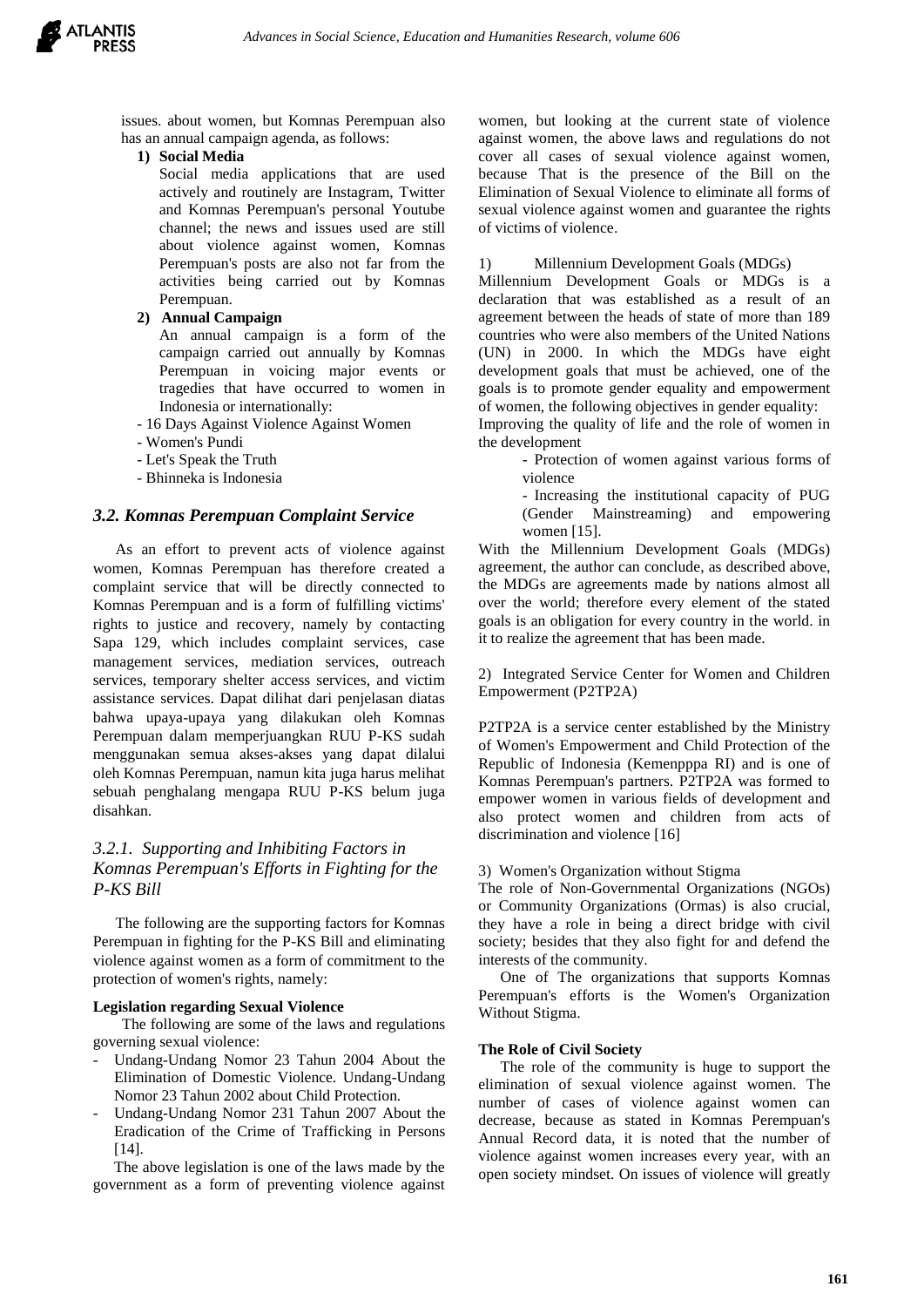assist Komnas Perempuan in dealing with issues of violence against women.

## *3.3. Inhibiting Factors of Komnas Perempuan*

As a mode of action, the motives of altruism cannot be categorized and standardized, but their existence is an important marker for togetherness in a society [11]. Therefore, altruism is essential to be used as a basis for developing urban community relations, which must be cared for and internalized as a mode of existence of a society.

In addition to the above-supporting factors, Komnas Perempuan also has obstacles in pursuing the P-KS Bill, in this case, it is an inhibiting factor, therefore here the researcher tries to describe the inhibiting factors experienced by Komnas Perempuan from various events in the field, as follows:

1) Negative Stigma About the P-KS Bill

A stigma is a form of negative thoughts, views, and beliefs that develop in society because of an issue or influence that causes the spread of news that is not necessarily true. The P-KS Bill is no exception, where this bill is considered to legalize adultery and support the LGBT movement. Women's protection policies are a form of government commitment; therefore if the policies made by the government do not provide solid legal protection for women victims of violence, it is necessary to ask where the government's commitment is. According to Aminah, as Commissioner of the 2020- 2024 Komnas Perempuan said that:

"This P-KS Bill is essential because the Criminal Code does not cover all aspects in the context of violence against women." (Personal interview with Aminah on August 15, 2021, 19.00 WIB).

Like Aminah's view above, the birth of the P-KS Bill is based on the fact that the Law in the Criminal Code which regulates violence against women has not covered cases of sexual violence that occurred in Indonesia

2) Lack of Influence of Women in Politics

The stipulation of a 30% quota for women in parliamentary seats is applied in Indonesia and other countries. The allocation has not been fully fulfilled to 30% even though the distribution of the quota is also to show the state's commitment to gender equality and justice as stated in the Millennium Development Goals (MDGs). The role of women in parliamentary seats is also for decision-making and political policies can also be adapted to the needs of women [17, p. 1].

In a joint interview with Aminah said that women's representation in the DPR has not yet reached the 30% quota for women. Maybe only around 13% or 14%, and not all women in parliamentary seats voice women's

voices, because according to Aminah, women's representation in parliament is currently mainly in the system. The previous political dynasty, so the votes cast by women in parliament were more directed at the interests of their party groups only.

This is following Tamerius' view [18, p. 39] who said that even though there was already a representation of women in the political world, it was still challenging for women to voice other women's rights, even though there was already women's representation. The percentage of party factions who support the passage of the P-KS Bill illustrates that not all parties understand women's issues or maybe this is because it is not in line with the party's goals or the goals of the state? In Bappenas [19], even though there was already a representation of women in the political world, it was still complicated for women to voice other women's rights, even though there was already women's representation. The percentage of party factions who support the passage of the P-KS Bill illustrates that not all parties understand women's issues or maybe this is because it is not in line with the party's goals or the goals of the state? In Bappenas.

- 1. Strengthening economic resilience.
- 2. Develop territory.
- 3. Improving human resources (HR).
- 4. Mental revolution and cultural development.
- 5. Strengthen infrastructure and support economic development.
- 6. Building the environment, increasing resilience to disasters and also climate change

Strengthening the stability of Polhukam and public services. Of the seven development focuses to be achieved, there is no single focus on women's issues. Even though if we look at the data previously described, Indonesia has entered the seriousness of violence against women, even sexual violence is not only experienced by women but can also be experienced by women. In 2017, Komnas Perempuan and the UN Human Rights Council through the Universal Periodic Review (UPR). Issues about women in Indonesia ranked highest in the UPR record, and should be Indonesia's priority. [20]

The issue of sexual violence against women in Indonesia has become a recurring problem every year. Even the United Nations Council and several countries have also addressed the issue. Still, the presence of the Draft Law on the Elimination of Sexual Violence, why has it not received a good response until now? This illustrates the lack of the state's attention to women's issues. If the condition is sensitive to existing cases, the P-KS Bill should be ratified immediately as a form of policy to protect women from sexual violence.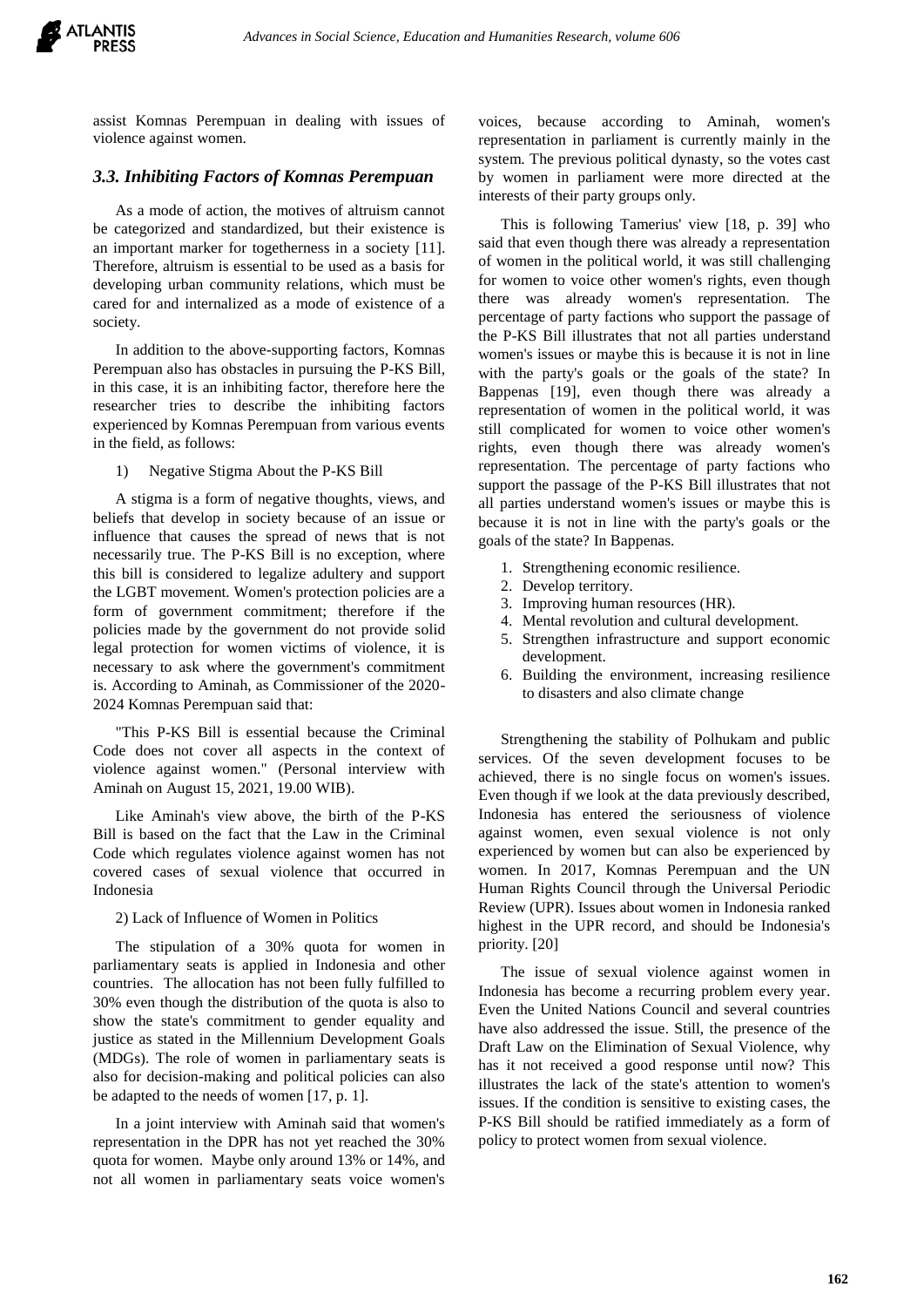The conclusion that researchers can draw from this is that the mindset of the members of parliament is still not open. As evidenced by the support received by Komnas Perempuan, only a handful of party factions from their representatives in the DPR have voiced support for the P-KS Bill; then where are the representatives? from other parties? Supposedly with the existence of women's political representatives from every political party faction in Indonesia through affirmative action, as much as 30% of women's representation in the DPR, it can voice the rights of women, but women's voices are still hit by many obstacles for women in expressing their voices and opinion in parliament.

## **4. CONCLUSION**

It can be said that Komnas Perempuan's efforts to fight for the P-KS Bill have been carried out as much as possible. Komnas Perempuan uses all its access and social media to voice the P-KS Bill, both through the formulation of Academic Papers designed to be included in the Priority Prolegnas and carrying out political communication with members of the DPR RI. However, this effort cannot be said to be successful, due to the lack of direct attention from the government, with the fact that only a few parties have expressed support for the P-KS Bill, this is the basis that the interests of their party groups still limit women's voices, and not on their power. In addition, the current focus of the state's goals is infrastructure development and improving the country's economy; this causes women's issues to have not become a matter that might be considered essential to discuss because the state itself does not yet have a focus on these matters, this is also what causes the Draft Law has not yet been ratified even though it has received quite a lot of support from various parties.

So it can be interpreted that from this paper, the author makes a discovery that the political representation of women in parliamentary seats is still intervening with the supporting parties. Most women in the DPR are descendants of previous political dynasties so that the role of women in the DPR is more inclined to the interests and interests of the DPR. The needs of their respective parties, so that women's rights have not been considered an urgent and needed interest, and the state does not yet focus on issues of violence against women so that the discussion of the P-KS Bill has not become a priority.

In this study, the author has several views in the form of suggestions for Indonesia's legal system and political policy. The legal system in Indonesia should be given more attention, if indeed there is a lack of law in this regard regarding violence against women, then form or add more regulations, as initiated by Komnas Perempuan, namely the P-KS Bill, because the protection of women from violence is the responsibility of the state. Therefore the state and government need to realize this, as stated in the 1945 Constitution.

## **AUTHORS' CONTRIBUTIONS**

Putri Alifah: Conceptualization, Formal Analysis, Writing- Original draft, Writing- Reviewing and Editing, Visualization. Restu Rahmawati: Formal Analysis, Writing- Reviewing and Editing. Dodi Faedlulloh: Writing- Reviewing and Editing.

## **REFERENCES**

- [1] A. Mariana, Perbudakan Seksual : Perbandingan Antara Masa Fasisme Jepang dan Neofasisme Orde Baru, Tangerang Selatan: Margin Kiri, 2015.
- [2] S. Mahabbati and I. K. Sari, "Analisis Perbandingan Aturan Penghapusan dan Pencegahan Kekerasan Seksual Menurut KUHP dan RUU Penghapusan Kekerasan Seksual," Islam. J. Ilmu-Ilmu Keislam., vol. 19, no. 01, pp. 81–89, 2019, doi: 10.32939/islamika.v19i01.422.
- [3] T. Maharani, "Polemik Penarikan RUU PKS dari Prolegnas Prioritas 2020," Nasional.kompas.com, 2020. .
- [4] F. L. Kollo, "Budaya Patriarki dan Partisipasi Perempuan dalam Bidang Politik," Pros. Konf. Nasinal Kewarganegaraan III, no. November, pp. 320–318, 2017.
- [5] D. Ardiansa, "Menghadirkan Kepentingan Perempuan dalam Representasi Politik di Indonesia," J. Polit., vol. 2, no. 1, 2016.
- [6] D. Halim, "Ini Poin Penting RUU PKS Menurut Penggagasnya," Kompas.com, 2019. .
- [7] N. F. I. Ramadhani, "Gagalnya Pengesahan Rancangan Undang-Undang Penghapusan Kekerasan Seksual (RUU PKS) Tahun 2019," Universitas Indonesia, 2020.
- [8] D. F. Hidayat, "Eksistensi Hak Perempuan Dalam Rancangan Undang-Undang Penghapusan Kekerasan Seksual," Universitas Islam Negeri Sunan Ampel Surabaya, 2020.
- [9] M. A. Billah, "Optimalisasi Peran Komnas Perempuan Dalam Mencegah Tindak Kekerasan Terhadap Perempuan Di Indonesia (Studi Analisis Di Komisi Nasional Anti Kekerasan Terhadap Perempuan)," Universitas Islam Negeri Syarif Hidayatullah Jakarta, 2020.
- [10] N. Niko, A. Atem, A. A. Syahrin, A. D. Rahmawan, and A. Mardiana, "Perjuangan Kelas Pengesahan Ruu Penghapusan Kekerasan Seksual," J. Ilm. Din. Sos., vol. 4, no. 2, p. 225, 2020.
- [11] N. N. Lailisna, "Polemik Rancangan Undang-Undang Penghapusan Kekerasan Seksual (Ruu Pks): Studi Kritis Dan Prospektif," An Natiq J. Kaji. Islam Interdisip., vol. 1, no. November 2020, pp. 67–74, 2021.